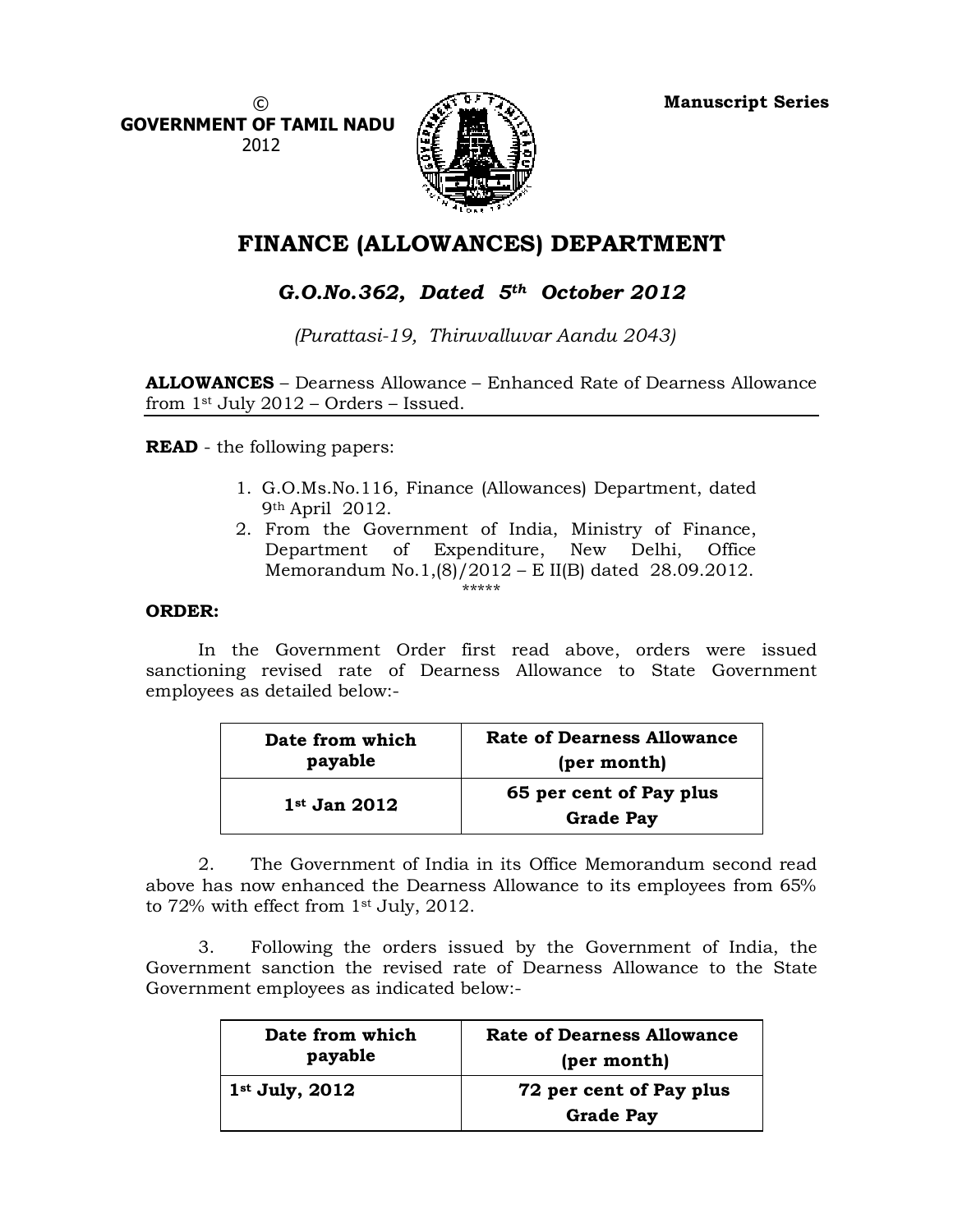4. The Government also direct that the above increase in Dearness Allowance shall be paid in cash with effect from 01.07.2012.

5. The arrears of Dearness Allowance for the months of July, August and September 2012 shall be disbursed in cash immediately. While working out the revised Dearness Allowance, fraction of a rupee shall be rounded off to next higher rupee if such fraction is 50 paise and above and shall be ignored if it is less than 50 paise.

6. The Government also direct that the revised Dearness Allowance sanctioned above, shall be admissible to full time employees who are at present getting Dearness Allowance and paid from contingencies at fixed monthly rates. The revised rates of Dearness Allowance sanctioned in this order shall not be admissible to part time employees.

7. The revised Dearness Allowance sanctioned in this order shall also apply to the teaching and non-teaching staff working in aided educational institutions, employees under local bodies, employees governed by the University Grants Commission /All India Council for Technical Education scales of pay, the Teachers / Physical Directors / Librarians in Government and Aided Polytechnics and Special Diploma Institutions, Village Assistants in Revenue Department, Noon Meal Organisers, Child Welfare Organisers, Anganwadi Workers, Cooks, Helpers, Panchayat Assistants /Clerks in Village Panchayat under Rural Development and Panchayat Raj Department and sanitary workers drawing special time scale of pay .

8. The expenditure shall be debited to the detailed head of account `03. Dearness Allowance' under the relevant minor, sub-major and major heads of account.

9. The Treasury Officers / Pay and Accounts Officers shall make payment of the revised Dearness Allowance when bills are presented without waiting for the authorization from the Principal Accountant General (A&E), Tamil Nadu, Chennai-18.

### (BY ORDER OF THE GOVERNOR)

#### K. SHANMUGAM

PRINCIPAL SECRETARY TO GOVERNMENT.

To

All Secretaries to Government.

The Secretary, Legislative Assembly Secretariat, Chennai-9.

The Secretary to the Governor, Chennai-32.

The Comptroller, Governor's Household, Raj Bhavan, Chennai-32.

The Governor's Secretariat, Raj Bhavan, Guindy, Chennai-32.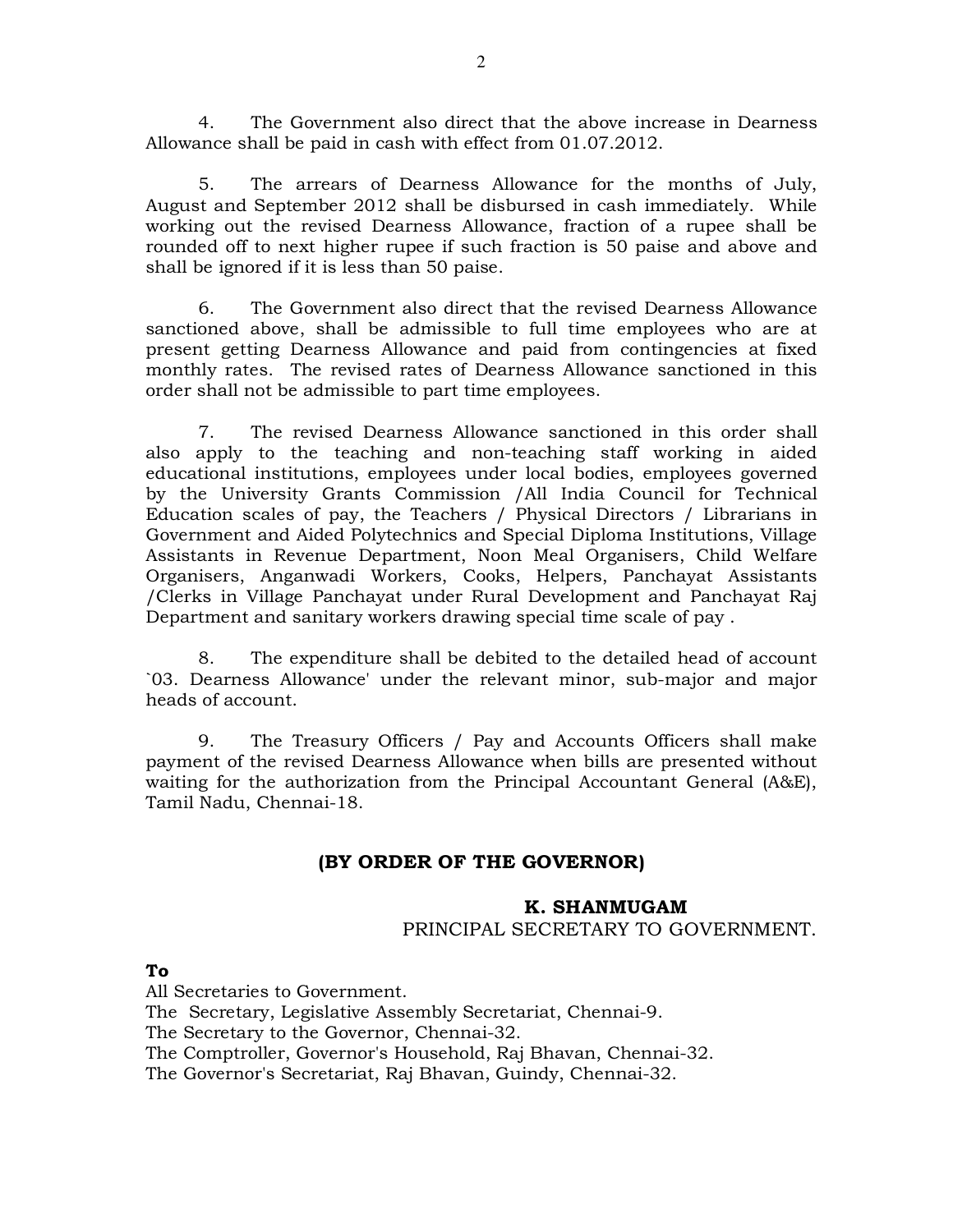All Heads of Departments.

- Tamil Nadu Information Commission, No.2, Thiyagaraya Salai, Eldams Road Junction, Teynampet, Chennai-18.
- All Departments of Secretariat (OP/Bills)
- All Sections in Finance Department.
- All Collectors / All District Judges / All Chief Judicial Magistrates.
- The Accountant General (Accounts and Entitlements), Chennai-18.
- The Accountant General (Accounts and Entitlements), Chennai-18 (by name).
- The Principal Accountant General (Audit I), Chennai-18.
- The Principal Accountant General (Audit I), Chennai-18 (by name).
- The Accountant General (Audit II), Chennai-18.
- The Accountant General (Audit II), Chennai-18 (by name).
- The Accountant General (CAB), Chennai -9 / Madurai.
- The Director of Treasuries and Accounts, Chennai-15.
- The Pay and Accounts Officer (East) Chennai-5.
- The Pay and Accounts Officer (Secretariat) Chennai-9.
- The Pay and Accounts Officer (South) Chennai-35.
- The Pay and Accounts Officer (North) Chennai-79.
- The Pay and Accounts Officer, Madurai-1.
- All Treasury Officers / All Sub-Treasury Officers.
- The Chairman, Tamil Nadu Public Service Commission, Chennai-6.
- The Commissioner of Tribunal for Disciplinary Proceedings, No.6 Manickeswari Road, Chennai-10.
- The Registrar General, High Court, Chennai-104.
- The Registrars of all Universities/Agricultural University, Coimbatore.
- All State owned Corporations and Statutory Boards.
- The Commissioner, Corporation of Chennai / Madurai / Coimbatore / Tiruchirappalli / Salem / Tirunelveli / Erode / Tirupur.
- All Divisional Development Officers.
- All Tahsildars.
- All Block Development Officers.
- All Municipal Commissioners.
- All Revenue Divisional Officers.
- All Chief Educational Officers.
- The Project Co-ordinator, Tamil Nadu Integrated Nutrition Project, Tharamani, Chennai.
- All Recognised Service Associations.

#### Copy to:

The Private Secretary to the Chief Secretary to Government, Chennai-9.

- The Private Secretary to the Principal Secretary to Government, Finance Department, Chennai-9.
- The Secretary to Chief Minister, Chennai-9.
- The Secretary to Government of India, Ministry of Home Affairs, New Delhi.
- The Secretary to Government of India, Ministry of Finance (Department of Economic Affairs), New Delhi.